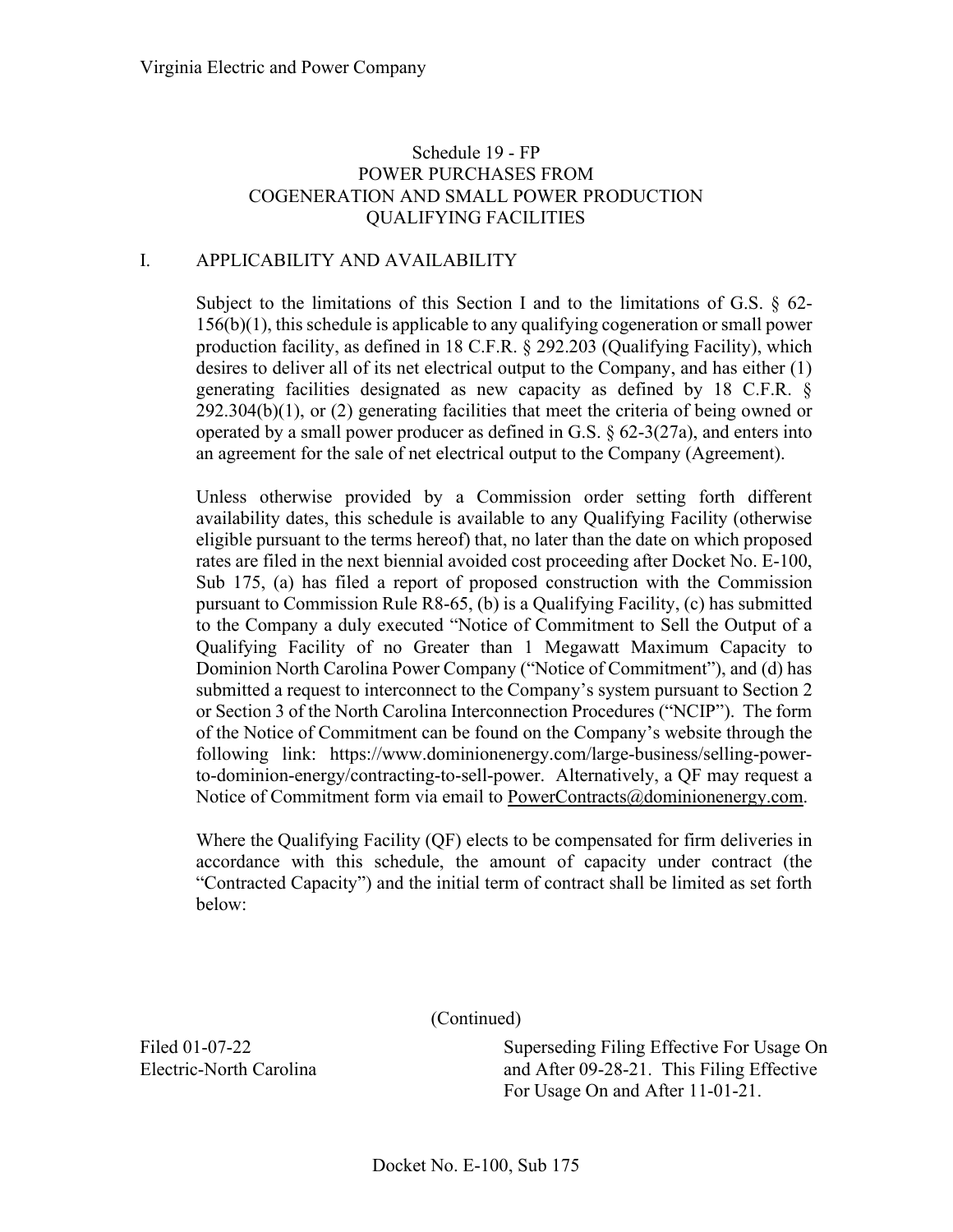#### (Continued)

### I. APPLICABILITY AND AVAILABILITY (Continued)

- A. Where the QF operates generating facilities that meet the criteria of being owned or operated by a small power producer as defined in G.S. § 62-3(27a) the amount of Contracted Capacity subject to compensation shall be no greater than 1,000 kW, and the amount of energy purchased during a given hour at rates applicable to firm deliveries shall be no greater than 1,000 kWh in any hour. The initial term of contract for such a QF shall be for a period no longer than 10 years. The minimum term of contract permitted is one year.
- B. Where the QF is not defined under Paragraph I.A., the amount of Contracted Capacity subject to compensation shall be no greater than 1,000 kW, and the amount of energy purchased during a given hour at rates applicable to firm deliveries shall be no greater than 1,000 kWh in any hour. The initial term of contract for such a QF shall be for a period no longer than 10 years. The minimum term of contract permitted is one year.

Where the QF elects to be compensated for fixed or variable deliveries in accordance with this schedule, the QF must begin deliveries to the Company within thirty months of the Commission's order in Docket No. E-100, Sub 175 approving this Schedule 19-FP to retain eligibility for the rates contained in this schedule; provided, however, a QF may be allowed additional time to begin deliveries of electrical output to the Company if the QF facilities in question are nearly complete at the end of such thirty month period and the QF is able to demonstrate that it is making a good faith effort to complete its project in a timely manner. Where the QF elects an initial contract term of 10 years, such contract may be renewed for subsequent term(s), at the Company's option, based on substantially the same terms and provisions and at a rate either (1) mutually agreed upon by the parties negotiating in good faith and taking into consideration the Company's then avoided cost rates and other relevant factors or (2) set by arbitration.

(Continued)

Superseding Filing Effective For Usage On and After 09-28-21. This Filing Effective For Usage On and After 11-01-21.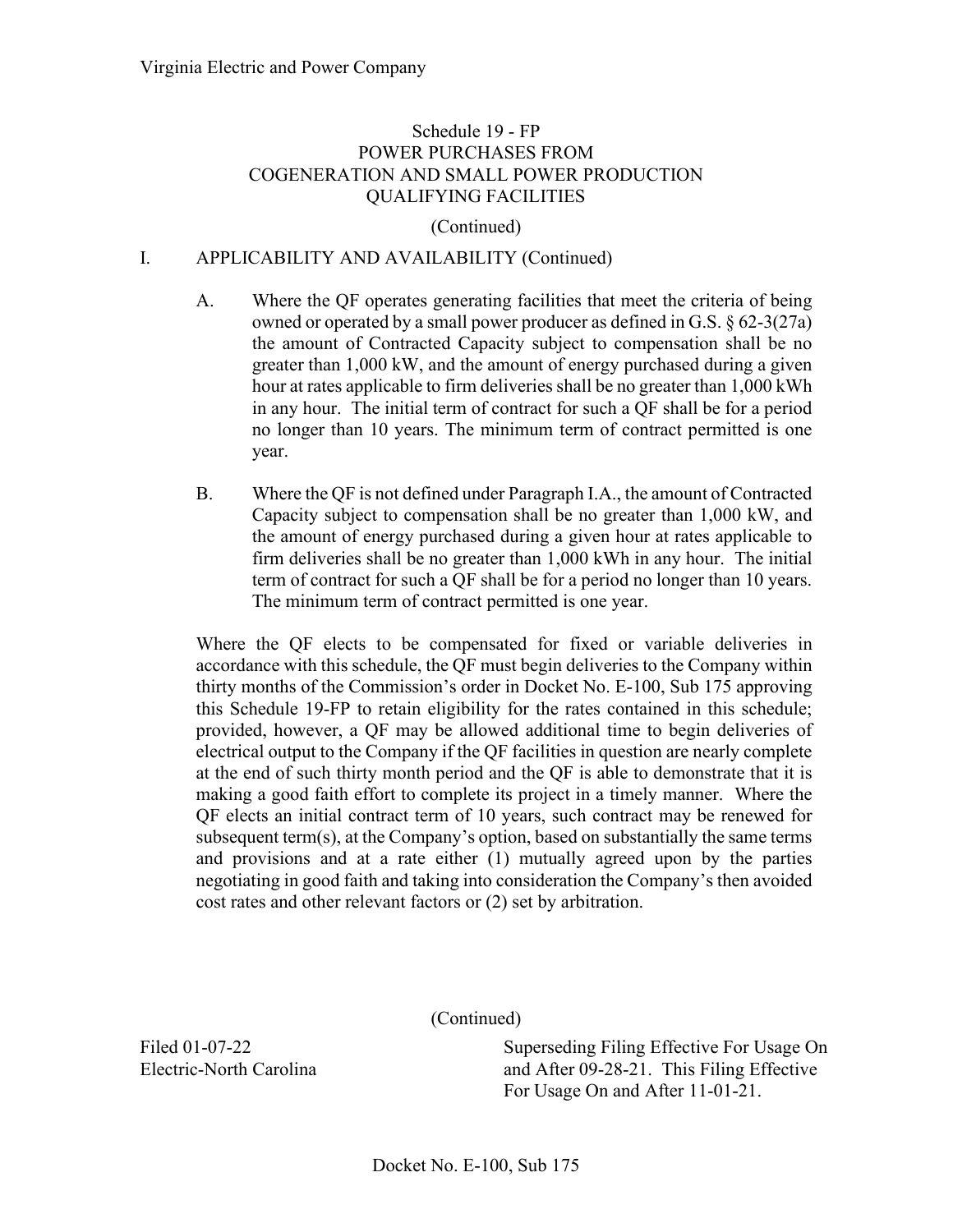#### (Continued)

### I. APPLICABILITY AND AVAILABILITY (Continued)

This schedule is not available or applicable to a QF owned by a developer, or affiliate of a developer, who sells electrical output to the Company from another facility located within one-half mile unless: (1) each facility provides thermal energy to different, unaffiliated hosts; or (2) each facility provides thermal energy to the same host, and the host has multiple operations with distinctly different or separate thermal needs. For purposes of this paragraph, the distance between facilities shall be measured from the electrical-generating equipment of each facility.

This schedule is not available or applicable to a QF that utilizes a renewable resource, such as hydroelectric, solar, or wind power facilities, which is owned by a developer, or affiliate of a developer who is selling or will sell electrical output to the Company from another QF using the same renewable energy resource located within one-half mile if the combined output of such renewable resource QFs will exceed 1,000 kWh (ac) in any hour. For purposes of this paragraph, distance between QFs shall be measured from the electrical generating equipment of each facility.

#### II. MONTHLY BILLING TO THE QF

All sales to the QF will be in accordance with any applicable filed rate schedule. In addition, where the QF contracts for sales to the Company, the QF will be billed a monthly charge equal to one of the following to cover the cost of meter reading and processing:

| Metering required                 | Charge  |
|-----------------------------------|---------|
| One non-time-differentiated meter | \$16.35 |
| One time-differentiated meter     | \$33.72 |
| Two time-differentiated meters    | \$39.05 |

(Continued)

Superseding Filing Effective For Usage On and After 09-28-21. This Filing Effective For Usage On and After 11-01-21.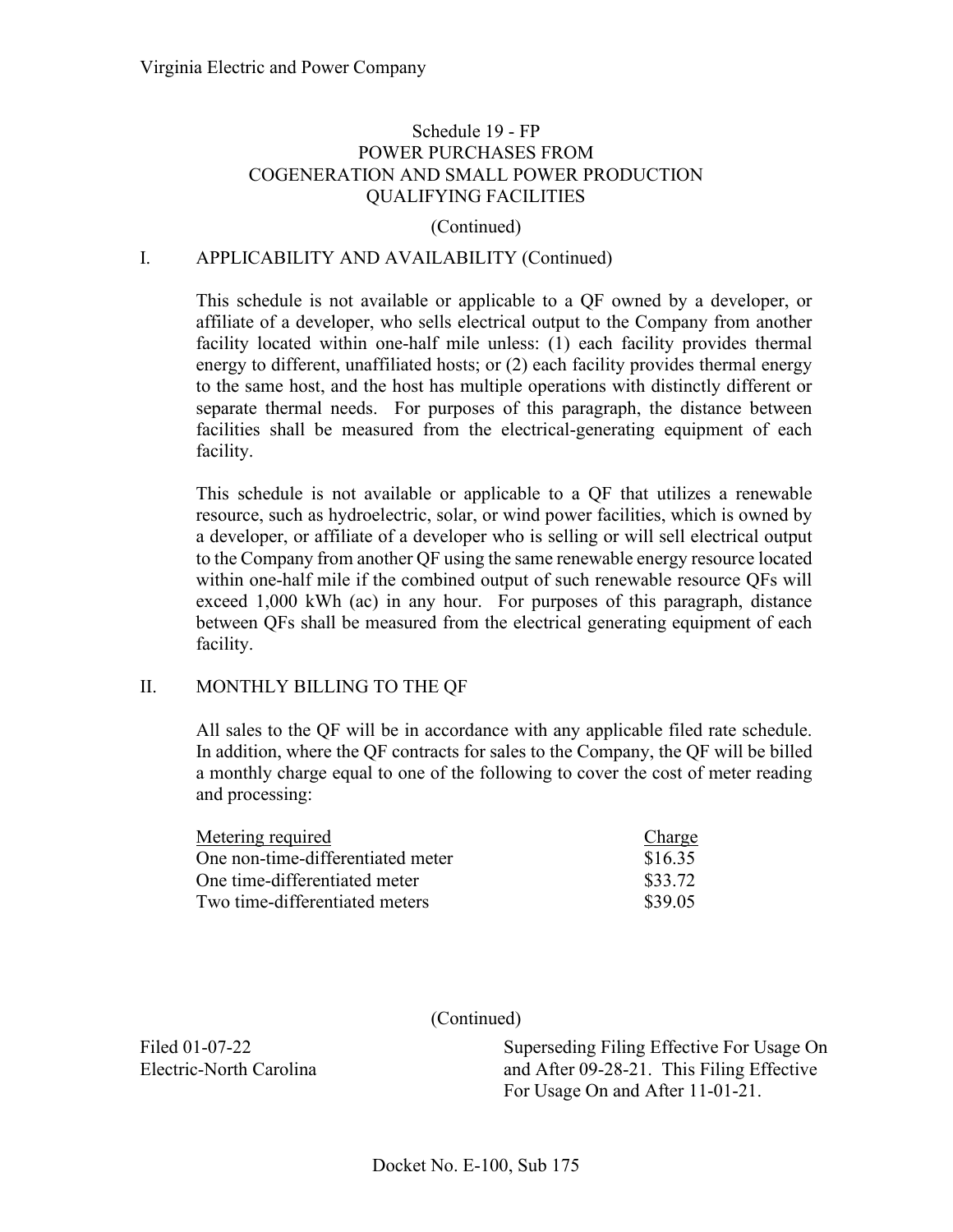## (Continued)

## III. DEFINITION OF ON- AND OFF-PEAK HOURS (Energy & Capacity)

### A. Energy - On-Peak Hours:

### **Summer**

(i) For the periods beginning at 12:00 midnight May 31 and ending at 12:00 midnight September 30:

> The on-peak hours are defined as the hours between 10:00 a.m. and 2:00 p.m., plus 6:00 p.m. through 10:00 p.m. Monday through Friday, excluding holidays considered off-peak.

#### Winter

(ii) For the periods beginning at 12:00 midnight November 30 and ending at 12:00 midnight February 28 (February 29 in the case of a leap year):

> The on-peak hours are defined as those hours between 8:00 a.m. and 12:00 p.m. ("Winter On-Peak(AM)"), plus 7:00 p.m. through 10:00 p.m. ("Winter On-Peak(PM)"), Monday through Friday, excluding holidays considered off-peak.

### Shoulder

- (i) For the periods beginning at 12:00 midnight February 28 (February 29 in the case of a leap year) and ending at 12:00 midnight May 31; or
- (ii) beginning 12:00 midnight September 30 and ending at 12:00 midnight November 30:

The on-peak hours are defined as those hours between 6:00 a.m. and 10:00 p.m., Monday through Friday, excluding holidays considered off-peak.

(Continued)

Superseding Filing Effective For Usage On and After 09-28-21. This Filing Effective For Usage On and After 11-01-21.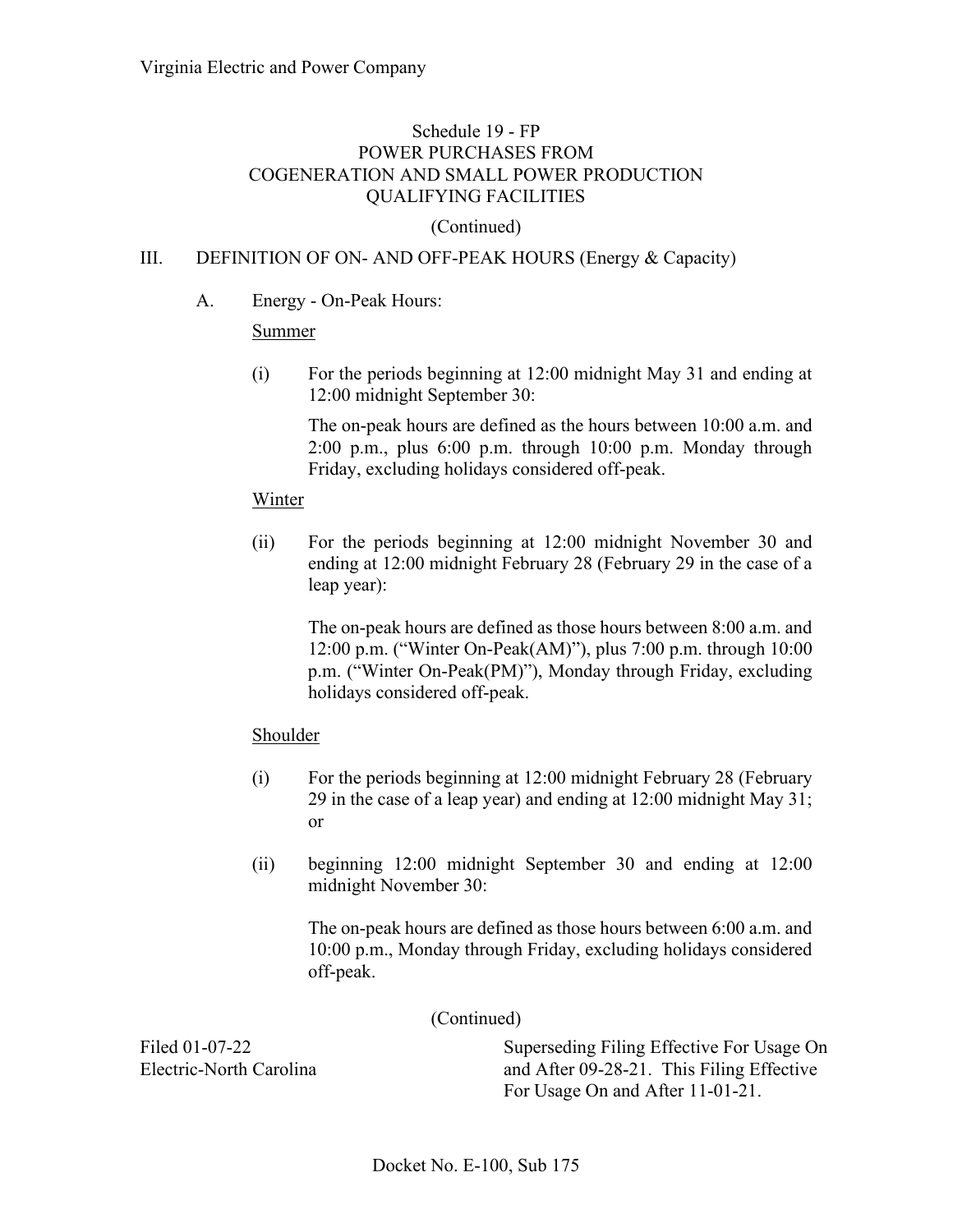### (Continued)

## III. DEFINITION OF ON- AND OFF-PEAK HOURS (Energy & Capacity) (Continued)

B. Energy - Premium-Peak Hours:

#### **Summer**

(i) For the periods beginning at 12:00 midnight May 31 and ending at 12:00 midnight September 30:

The premium-peak hours are defined as the hours between 2:00 p.m. and 6:00 p.m., Monday through Friday, excluding holidays considered off-peak.

#### Winter

(ii) For the periods beginning at 12:00 midnight November 30 and ending at 12:00 midnight February 28 (February 29 in the case of a leap year):

The premium-peak hours are defined as those hours between 6:00 a.m. and 8:00 a.m., plus 5:00 p.m. through 7:00 p.m., Monday through Friday, excluding holidays considered off-peak.

B. Energy - Off-Peak Hours:

The off-peak hours in any month are defined as all hours not specified above as on-peak hours. All hours for the following holidays will be considered as off-peak: New Year's Day, Good Friday, Memorial Day, Independence Day, Labor Day, Thanksgiving Day, the day after Thanksgiving, and Christmas Day. When one of the above holidays falls on a Saturday, the Friday before the holiday will be considered off-peak; when the holiday falls on a Sunday, the following Monday will be considered off-peak.

(Continued)

Filed 01-07-22 Electric-North Carolina Superseding Filing Effective For Usage On and After 09-28-21. This Filing Effective For Usage On and After 11-01-21.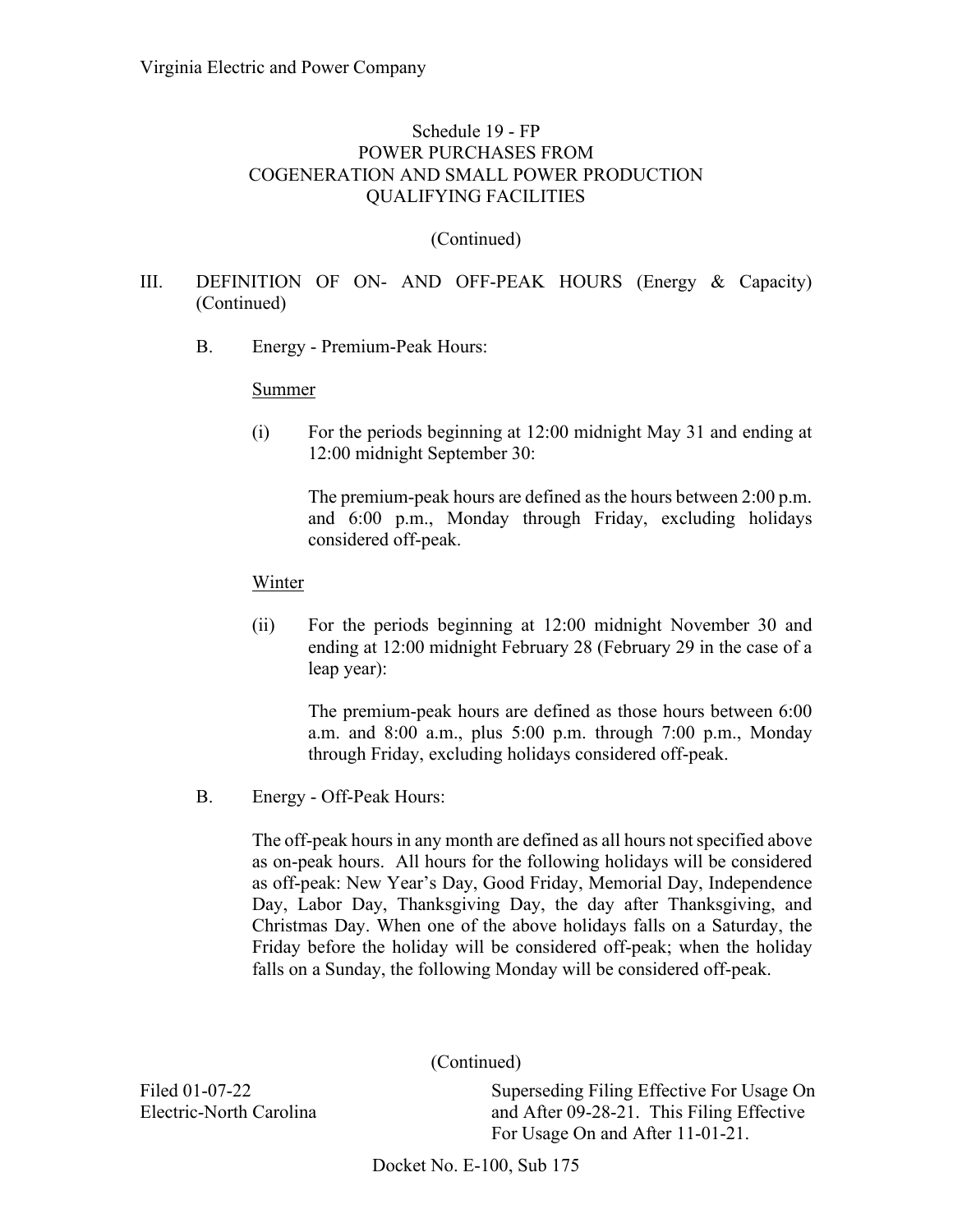### (Continued)

## III. DEFINITION OF ON- AND OFF-PEAK HOURS (Energy & Capacity) (Continued)

C. Capacity - On-Peak Hours:

#### Summer

(i) For the periods beginning at 12:00 midnight May 31 and ending at 12:00 midnight September 30:

The on-peak hours are defined as the hours between 2:00 p.m. and 8:00 p.m., Monday through Friday, excluding holidays considered off-peak.

#### Winter

(ii) For the periods beginning at 12:00 midnight November 30 and ending at 12:00 midnight February 28 (February 29 in the case of a leap year):

The on-peak hours are defined as those hours between 5:00 a.m. and 9:00 a.m., plus 5:00 p.m. through 9:00 p.m., Monday through Friday, excluding holidays considered off-peak.

### **Shoulder**

- (iii) For the periods beginning at 12:00 midnight February 28 (February 29 in the case of a leap year) and ending at 12:00 midnight May 31; or
- (iv) beginning 12:00 midnight September 30 and ending at 12:00 midnight November 30:

The on-peak hours are defined as those hours between 6:00 a.m. and 10:00 a.m., plus 5:00 p.m. through 9:00 p.m., Monday through Friday, excluding holidays considered off-peak.

### (Continued)

Filed 01-07-22 Electric-North Carolina

Superseding Filing Effective For Usage On and After 09-28-21. This Filing Effective For Usage On and After 11-01-21.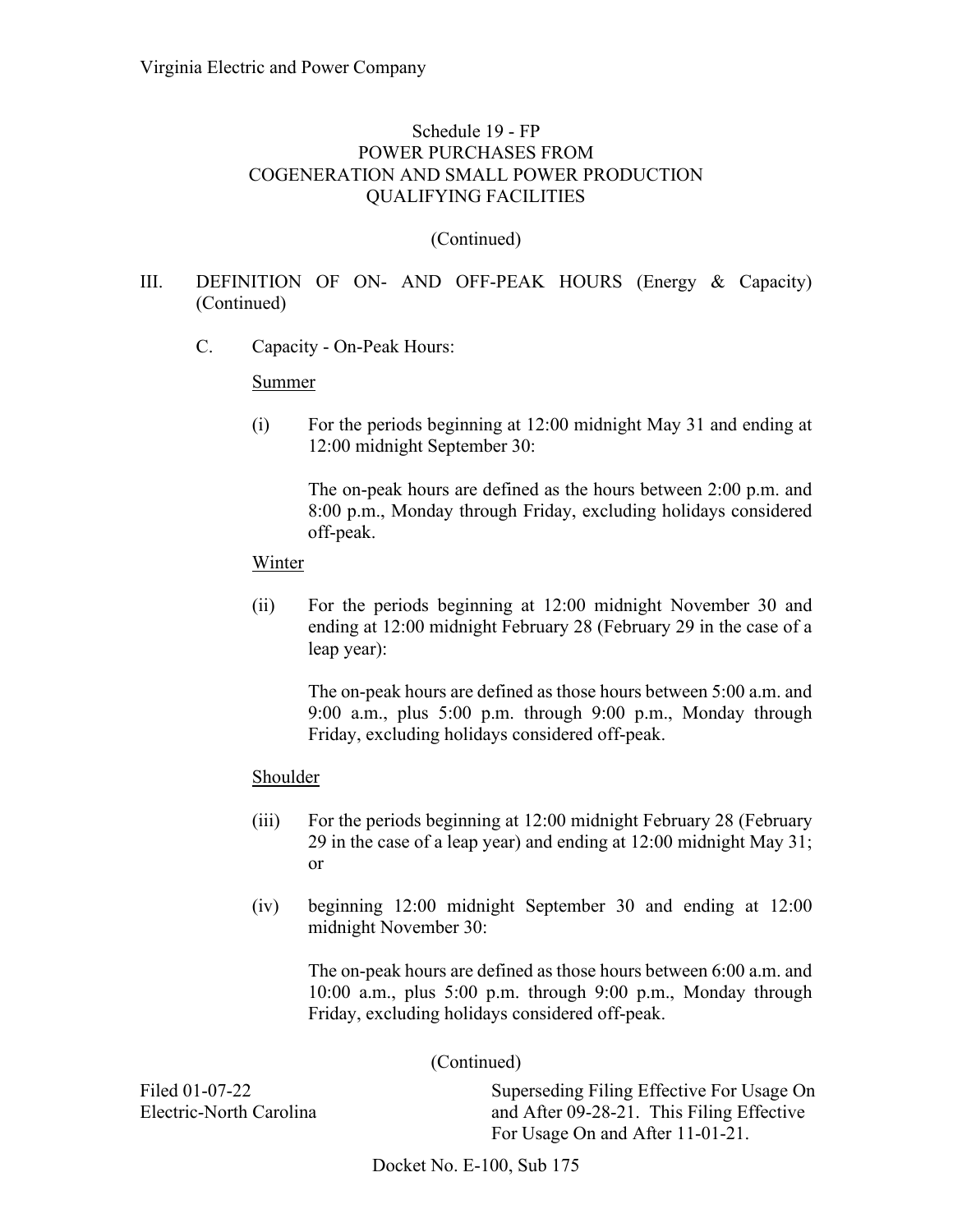### (Continued)

# III. DEFINITION OF ON- AND OFF-PEAK HOURS (Energy & Capacity) (Continued)

### D. Capacity - Off-Peak Hours:

considered off-peak.

The off-peak hours in any month are defined as all hours not specified above as on-peak hours. All hours for the following holidays will be considered as off-peak: New Year's Day, Good Friday, Memorial Day, Independence Day, Labor Day, Thanksgiving Day, the day after Thanksgiving, and Christmas Day. When one of the above holidays falls on a Saturday, the Friday before the holiday will be considered off-peak; when the holiday falls on a Sunday, the following Monday will be

# IV. CONTRACT OPTIONS FOR DESIGNATING THE MODE OF OPERATION

The QF shall designate under contract its Mode of Operation from the following options, each of which determines the Company's method of payment.

- A. Non-Reimbursement Mode. The QF may contract for the delivery of energy to the Company without reimbursement, designated as the Nonreimbursement Mode of Operation.
- B. Energy-Only, Non-time-differentiated or Time-differentiated Variable Mode. The QF may contract for the delivery of energy to the Company where payments are not fixed for the duration of the PPA term; the rates will change with each revision of this schedule, and there is no payment

for capacity to QFs selecting the energy-only option. Where the QF's generation facilities have an aggregate nameplate rating of 100 kW or less the QF may designate the, Non-time-differentiated Mode of Operation.

Regardless of nameplate rating the QF may designate the Timedifferentiated Mode of Operation.

(Continued)

Filed 01-07-22 Electric-North Carolina

Superseding Filing Effective For Usage On and After 09-28-21. This Filing Effective For Usage On and After 11-01-21.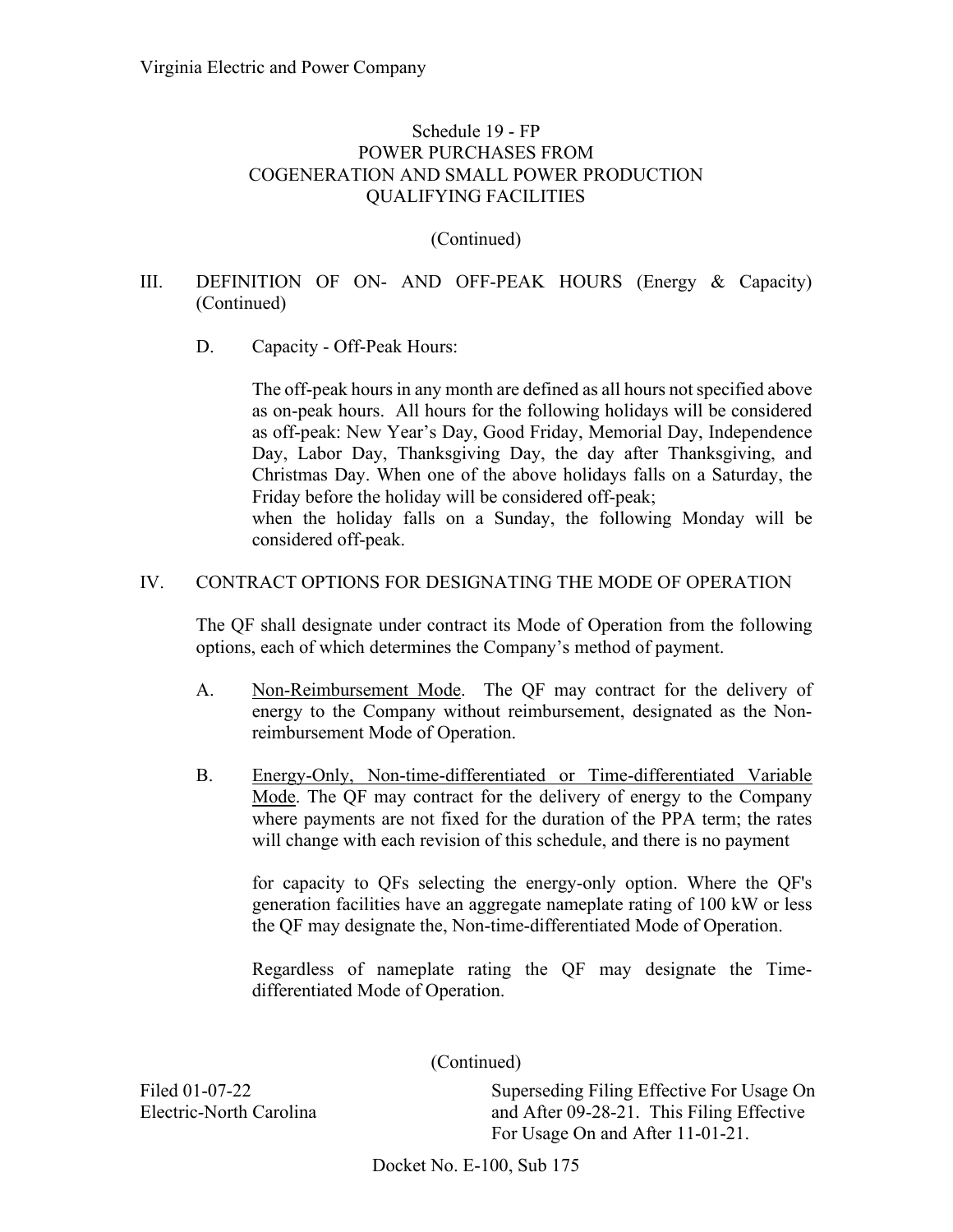# (Continued)

# IV. CONTRACT OPTIONS FOR DESIGNATING THE MODE OF OPERATION (Continued)

- C. Fixed Mode. The QF may contract for the delivery of both energy and capacity to the Company. The level of capacity which the QF contracts to sell to the Company shall not exceed 1,000 kW.
- D. Energy Storage Devices. A QF may elect to contract under options in Paragraphs A through C above with Facility designs that incorporate Energy Storage Devices ("ESD"s). An ESD is defined as a component of a QF facility that uses energy storage technology, including but not limited to battery storage.

# V. PAYMENT FOR COMPANY PURCHASES OF ENERGY-ONLY VARIABLE **MODE**

The QF may contract to receive payment for energy-only determined with each revision of this schedule. These rates will be based upon the QF's Mode of Operation as described below. There are no capacity payments for QFs that contract for energy-only.

A. Non-time-differentiated Mode of Operation. Where the QF's generation facilities have an aggregate nameplate rating of 100 kW or less, and the QF elects the Energy-only, Non-time-differentiated Variable Mode of Operation, the following rates in cents per kWh are applicable:

3.021

(Continued)

Superseding Filing Effective For Usage On and After 09-28-21. This Filing Effective For Usage On and After 11-01-21.

Docket No. E-100, Sub 175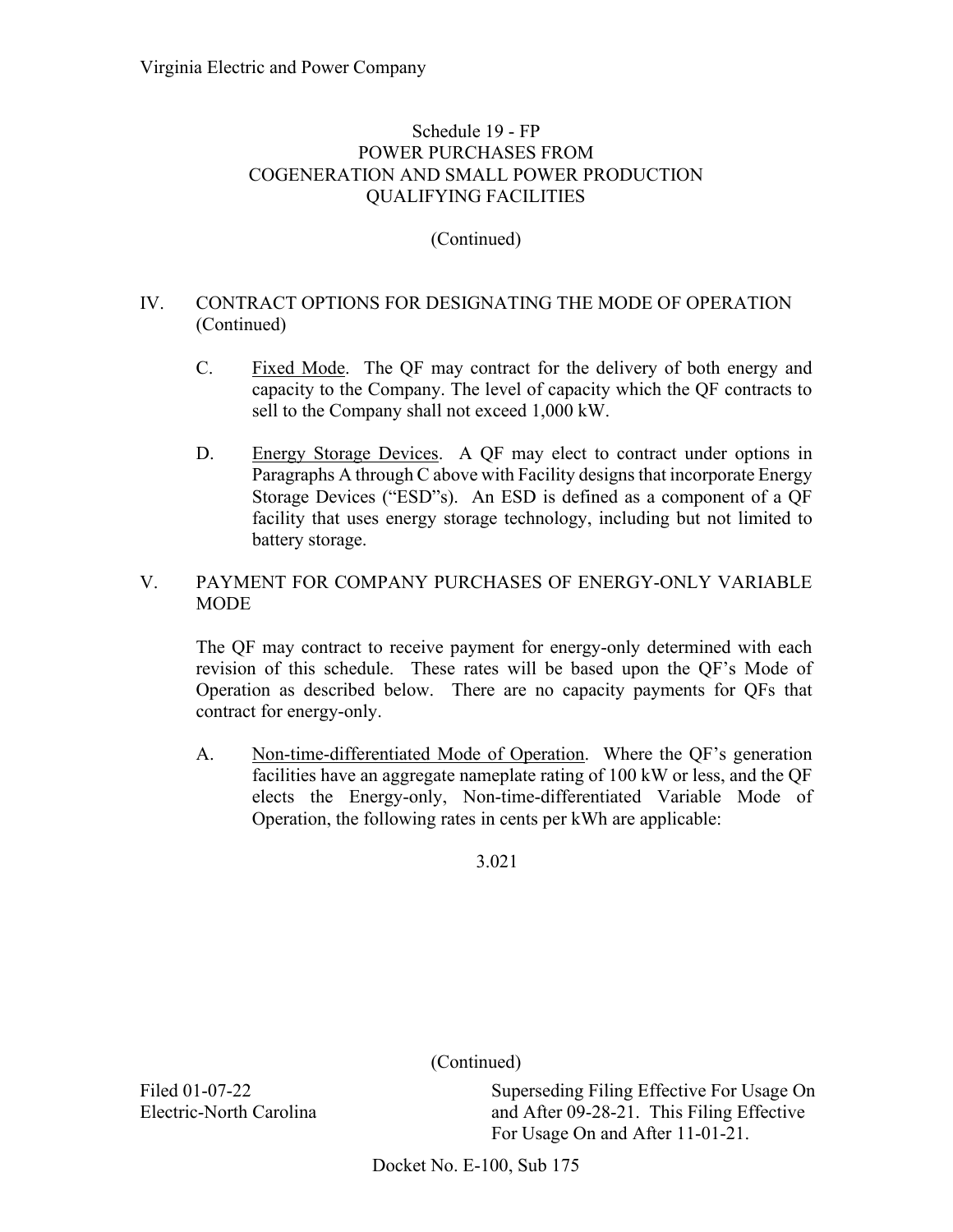### (Continued)

## V. PAYMENT FOR COMPANY PURCHASES OF ENERGY-ONLY VARIABLE MODE (Continued)

B. Time-differentiated Mode of Operation. Where the QF designates the Energy-only, Time-differentiated Variable Mode of Operation, the following Premium-Peak, On-Peak, and Off-peak rates in cents per kWh are applicable:

| Summer – Premium-Peak   | 4.467 |
|-------------------------|-------|
| $Summer - On-Peak$      | 3.335 |
| $Summer - Off-Peak$     | 2.337 |
| Winter – Premium-Peak   | 5.269 |
| Winter – On-Peak $(AM)$ | 4.541 |
| Winter – On-Peak $(PM)$ | 4.533 |
| Winter $-$ Off-Peak     | 3.531 |
| Shoulder – On-Peak      | 3.107 |
| $Shoulder - Off-Peak$   | 2.257 |

The rates in both A and B above will be redetermined on a biennial basis on each revision of this schedule; provided, however, that for QFs whose electric energy output is produced from intermittent energy sources (e.g., solar, wind), the applicable rate shall be reduced by  $0.187 \frac{\cancel{\ }t}{\cancel{k}}$ Wh.

(Continued)

Filed 01-07-22 Electric-North Carolina

Superseding Filing Effective For Usage On and After 09-28-21. This Filing Effective For Usage On and After 11-01-21.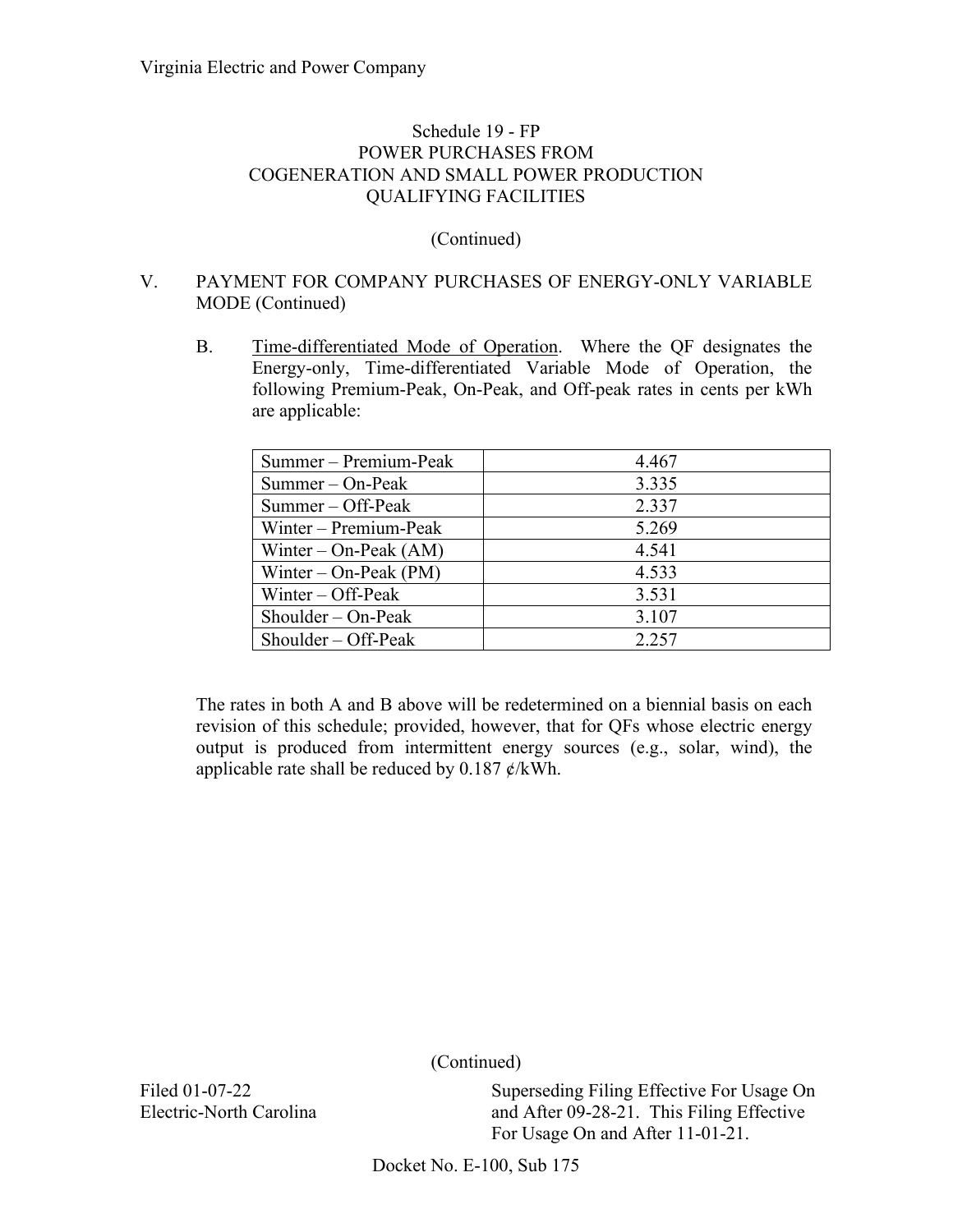(Continued)

### VI. PAYMENT FOR COMPANY PURCHASES OF ENERGY – FIXED MODE

A QF designating the Fixed Mode of Operation must contract to receive payments for energy under this Section VI based on prices below fixed for the duration of the term. Contract terms for 10 years are available only where the QF is defined under Paragraph I.A.

| Summer – Premium-Peak   | 3.948 |
|-------------------------|-------|
| $Summer - On-Peak$      | 2.940 |
| Summer – Off-Peak       | 2.289 |
| Winter – Premium-Peak   | 4.036 |
| Winter – On-Peak $(AM)$ | 3.403 |
| Winter – On-Peak $(PM)$ | 3.398 |
| Winter $-$ Off-Peak     | 2.797 |
| Shoulder – On-Peak      | 2.362 |
| $Shoulder - Off-Peak$   | 1.996 |

Operator shall be paid for energy up to 5% above the Contracted Capacity in any hour at the then applicable energy-only rates under Schedule 19-FP; provided, however, that for QFs whose electric energy output is produced from intermittent energy sources (e.g., solar, wind), that applicable rate shall be reduced by the Re-Dispatch Charge ("RDC") at a rate of 0.187  $\phi$ /kWh. No payment shall be made for generation in excess of 1,000 kWh in any hour.

The RDC may be reduced through the use of an ESD. Any such reduction shall be evaluated to the extent the Seller is able to demonstrate a reduction in the variability of output, determined by considering (1.) the hourly metered output of the Facility with the benefit of the ESD ("Total Output"); (2.) the hourly metered output of the Facility without the benefit of the ESD ("Base Output"); and (3.) an annual forecast of hourly output to be provided by Seller ("QF Forecast").

To the extent there is any reduction in variability, its value shall be calculated on a calendar year basis as the percent change ("Reduction Factor") represented by the ratio of aggregate differences between Total Output to QF Forecast and Base Output to QF Forecast as follows:

(Continued)

Filed 01-07-22 Electric-North Carolina

Superseding Filing Effective For Usage On and After 09-28-21. This Filing Effective For Usage On and After 11-01-21.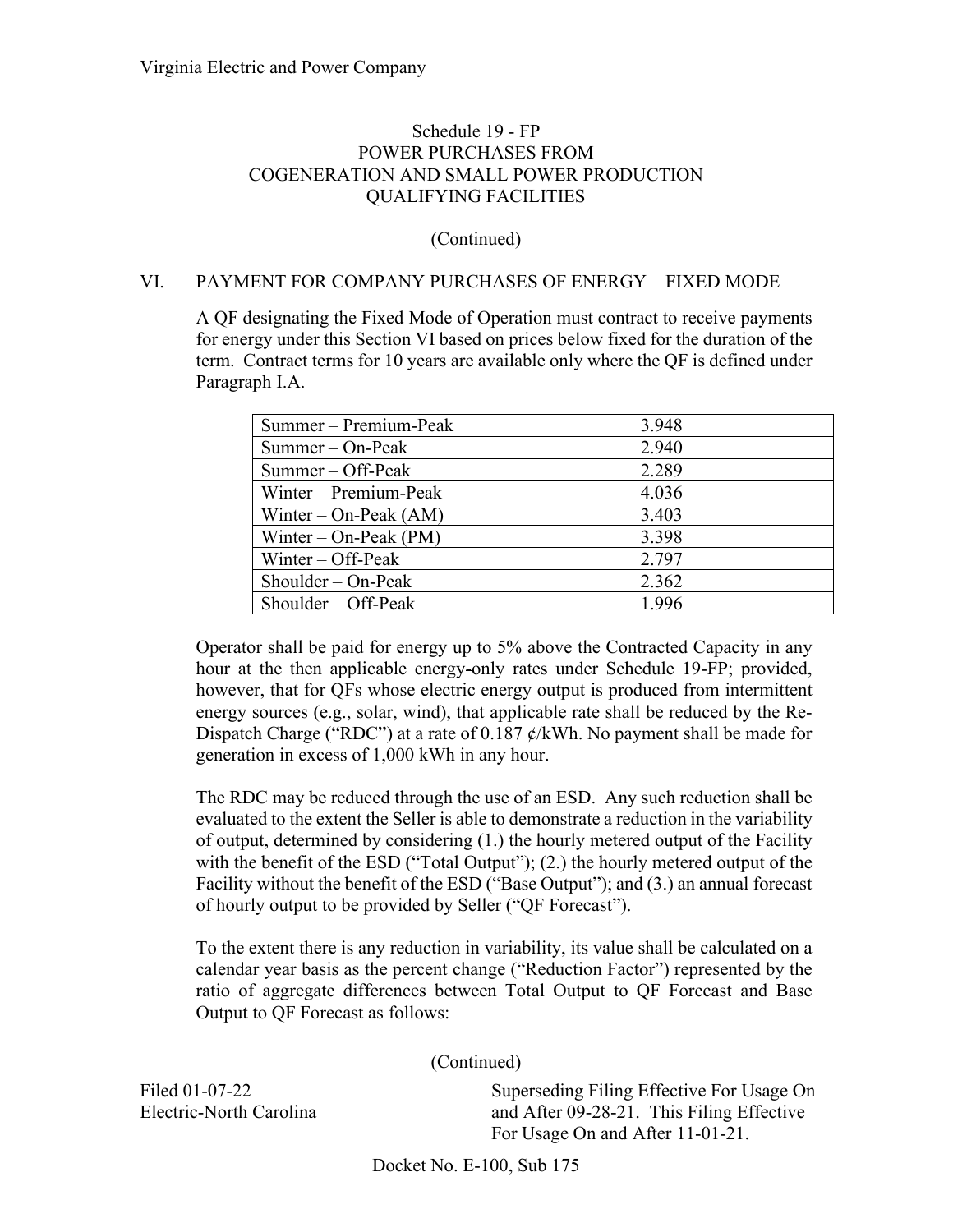(Continued)

# VI. PAYMENT FOR COMPANY PURCHASES OF ENERGY – FIXED MODE (Continued)

$$
\mathbf{1} - \left( \begin{array}{c} \sum_{h=1}^{n} \text{Total Output} - \text{Forecast}_{h} \\ \sum_{h=1}^{n} \text{Base Output} - \text{Forecast}_{h} \end{array} \right)
$$

Measurement and verification of the Total Output and Base Output requires Operator to install separate metering equipment for the Facility and the ESD. The Reduction Factor shall be used to calculate a credit ("Redispatch Credit") equal to the product of  $(1)$  the Reduction Factor;  $(2)$  the per-megawatt-hour RDC rate; and (3.) the calendar year Total Output:

(Reduction Factor) x (RDC Rate) x (Total Output) = Redispatch Credit.

To be eligible for the Redispatch Credit described above, an Operator must provide the Company with a timely and accurate QF Forecast. After the effective date and no less than 90 days prior to COD, Operator shall provide an initial QF Forecast to the Company. Such forecast will be applied for the duration of the term. Otherwise, Operator may provide a new QF Forecast no less than 90 days before the start of any subsequent calendar year to which it shall be applied. Utilization of the most recent QF Forecast received by the Company shall continue until such time as Operator provides a replacement QF Forecast to be used in the next applicable calendar year.

In each subsequent calendar year, the Company will calculate the Redispatch Credit using the prior calendar year QF Forecast and other inputs determined on the basis of the Facility's metered data. Supervisory Control and Data Acquisition ("SCADA") output data may be used when meter data is not available. The Company will issue payment for the Redispatch Credit at regular annual intervals in the form of a line item to offset charges.

(Continued)

Superseding Filing Effective For Usage On and After 09-28-21. This Filing Effective For Usage On and After 11-01-21.

Filed 01-07-22 Electric-North Carolina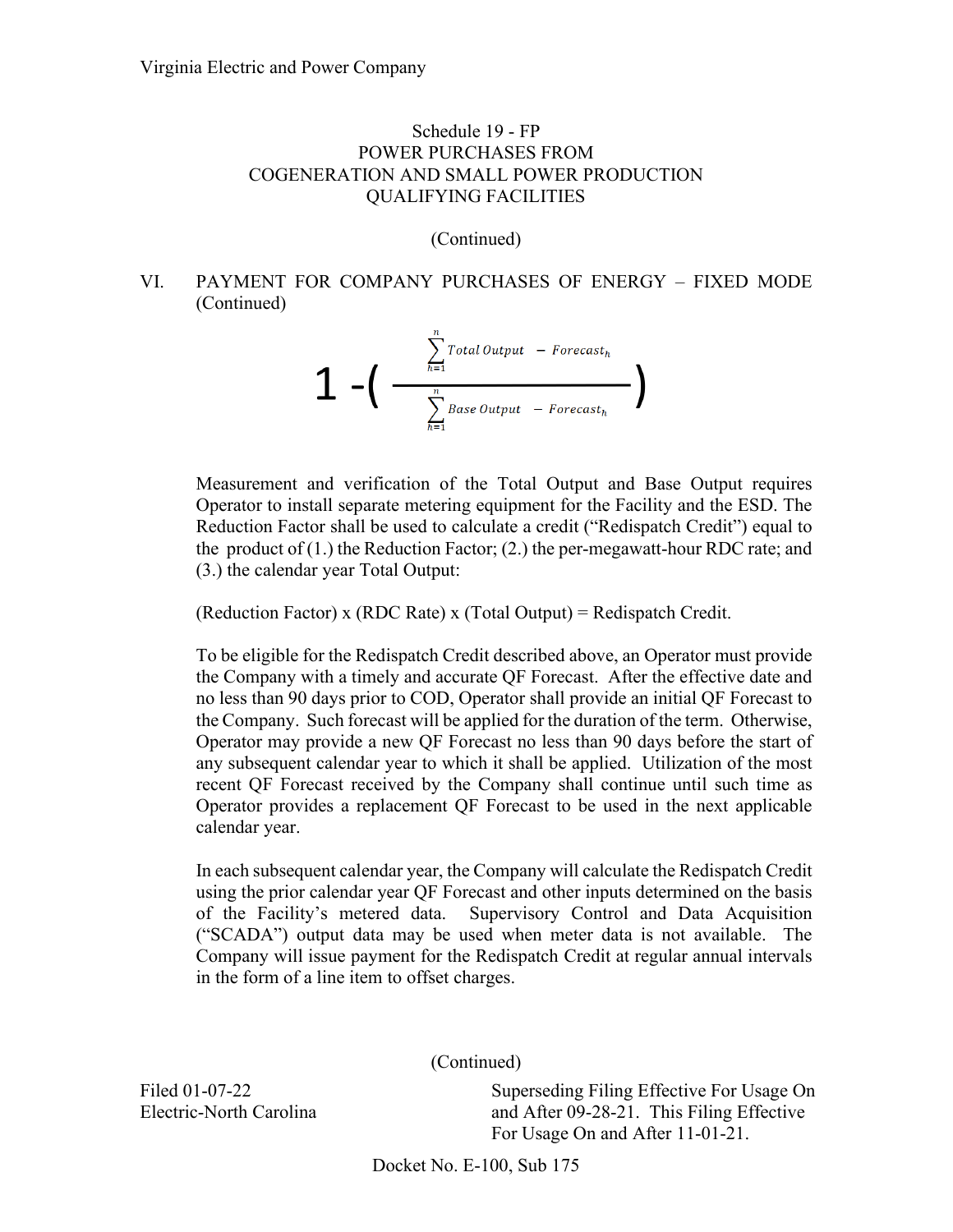## (Continued)

### VII. PAYMENT FOR COMPANY PURCHASES OF CAPACITY

Company purchases of capacity are applicable only where the QF elects the Fixed Mode of Operation under Section IV.C.

The Company shall pay a levelized capacity payment for each year of the contract term. A swine or poultry waste-fueled generator, or a hydroelectric facility with a capacity of 5 MW or less in capacity that has a power purchase agreement in effect as of July 27, 2017, which commits to sell and deliver energy and capacity for a new fixed contract term prior to the termination of the Operator's existing contract term is considered to avoid a future capacity need for these designated resource types beginning in the first year following the Operator's existing PPA, pursuant to N.C.G.S. § 62-156(b)(3), as amended. For other types of generation, an Operator's commitment to sell and deliver energy and capacity over a future fixed term is considered to avoid an undesignated future capacity need beginning only in the first year when there is an avoidable capacity need identified in the Company's most recent IRP. Levelized payments to such Operators shall therefore incorporate the need for capacity only in those years that the Company's most recent IRP forecast period has demonstrated a capacity need.

The QF will receive payments for capacity based on the pricing below. Capacity payments are applicable during on-peak hours only. Contract terms no longer than 10 years are available only for QFs described in Paragraph I.A.

| For hydroelectric facilities with no storage capability and |                |  |
|-------------------------------------------------------------|----------------|--|
| no other type of generation:                                |                |  |
|                                                             | Capacity Price |  |
| On-Peak $(\phi/kWh)$ Summer                                 | 5.250          |  |
| On-Peak $(\phi/kWh)$ Winter                                 | 4.855          |  |
| On-Peak $(\phi/kWh)$ Shoulder                               | 1.065          |  |

(Continued)

Filed 01-07-22 Electric-North Carolina Superseding Filing Effective For Usage On and After 09-28-21. This Filing Effective For Usage On and After 11-01-21.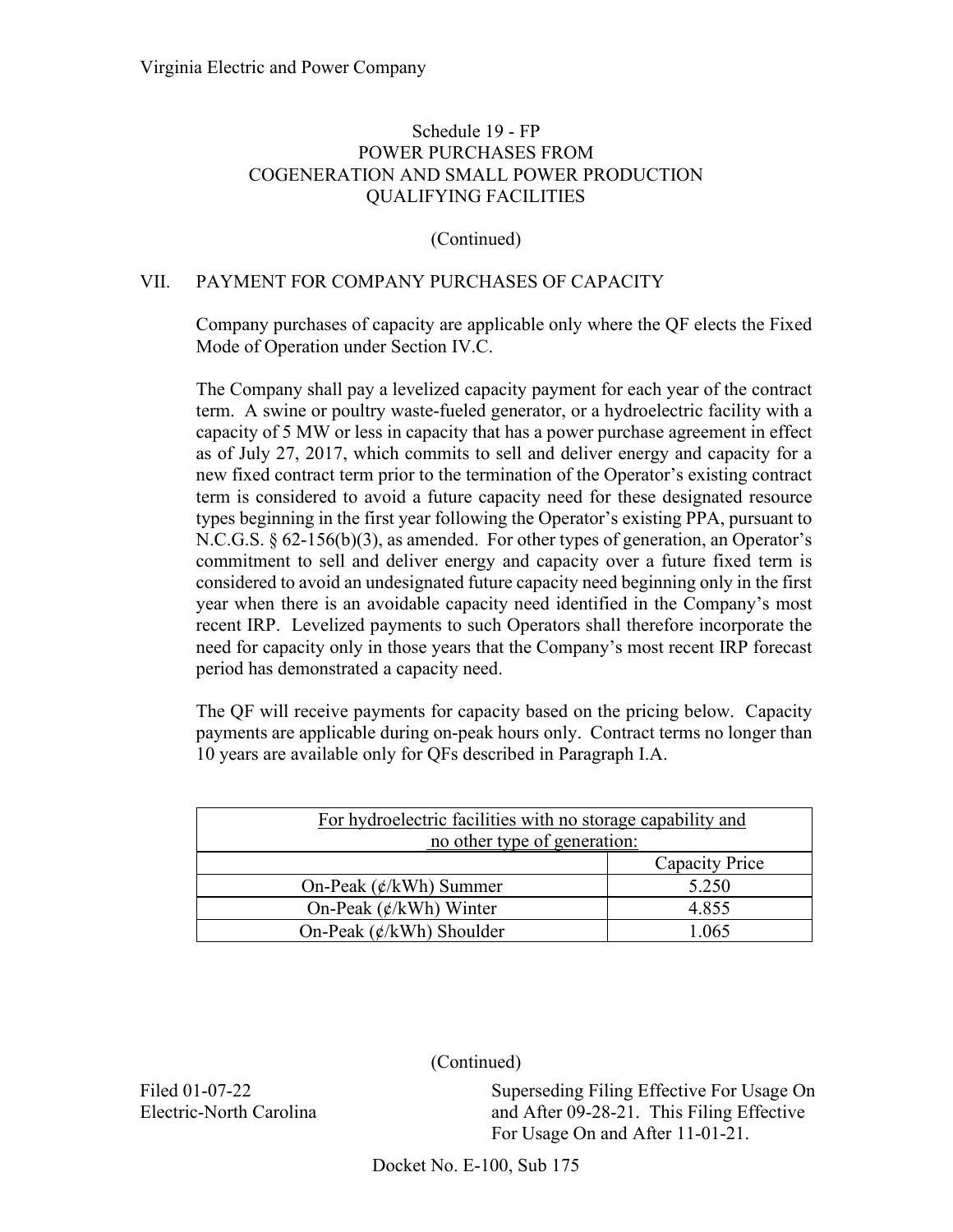# (Continued)

# VII. PAYMENT FOR COMPANY PURCHASES OF CAPACITY (Continued)

| For all other facilities:     |                |
|-------------------------------|----------------|
|                               | Capacity Price |
| On-Peak $(\phi/kWh)$ Summer   | 2.809          |
| On-Peak $(\phi/kWh)$ Winter   | 2.597          |
| On-Peak $(\phi/kWh)$ Shoulder | 0.570          |

Payments will be made to the QF by applying the levelized capacity purchase price above to all kWh delivered to the Company during each on-peak hour, up to 100% of the Contracted Capacity in such hour. There will be no compensation for capacity in excess of the QF's Contracted Capacity in an hour. This capacity price shall be paid for the length of term for capacity sales so established in the contract.

(Continued)

Filed 01-07-22 Electric-North Carolina Superseding Filing Effective For Usage On and After 09-28-21. This Filing Effective For Usage On and After 11-01-21.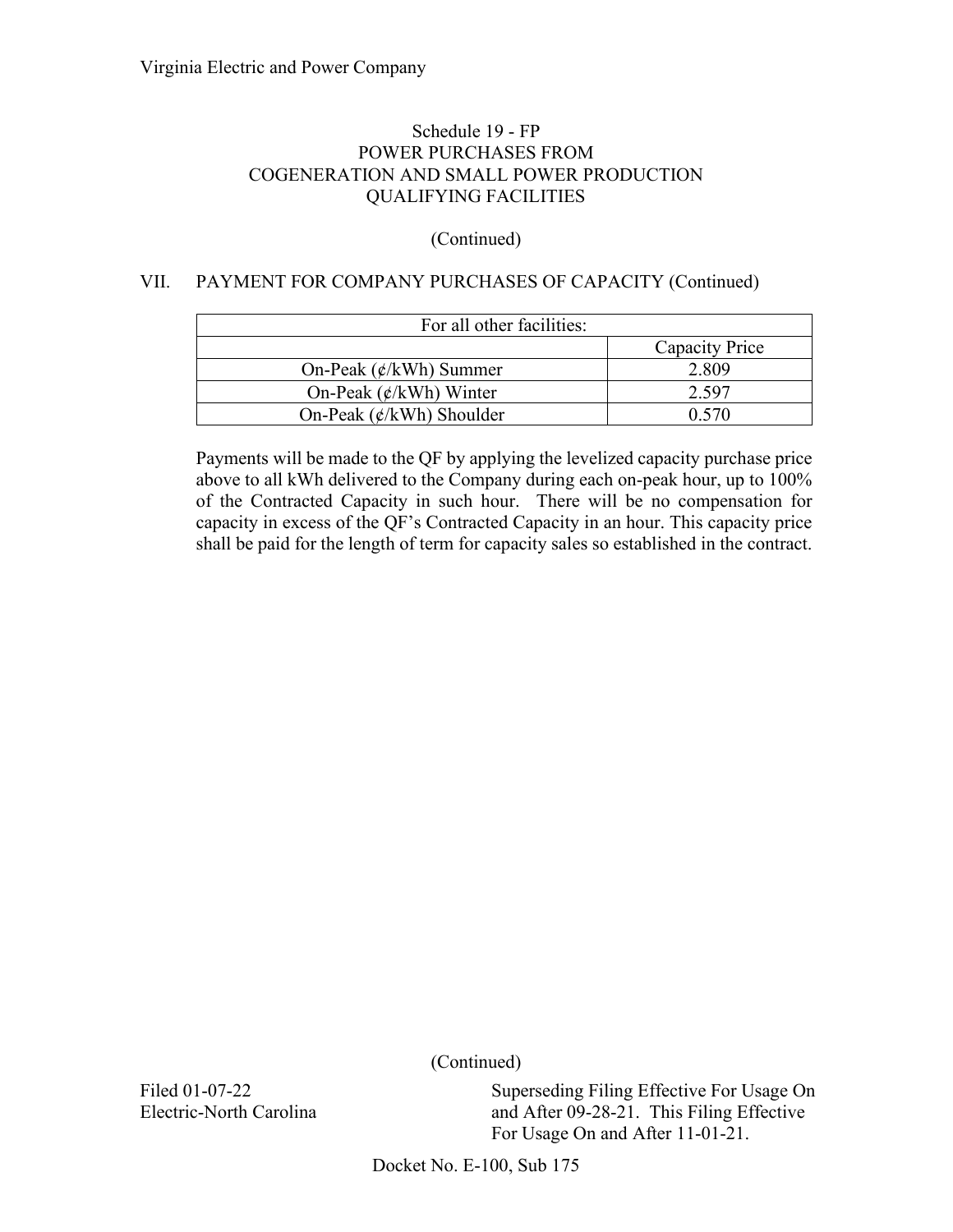#### (Continued)

### VIII. PROVISIONS FOR COMPANY PURCHASE OF THE QF GENERATION

- A. The QF shall own and be fully responsible for the costs and performance of the QF's:
	- 1. Generating facility in accordance with all applicable laws and governmental agencies having jurisdiction;
	- 2. Control and protective devices as required by the Company on the QF's side of the meter.
- B. The sale of electrical output to the Company by a QF at avoided cost rates pursuant to this Schedule 19-FP does not convey ownership to the Company of the renewable energy credits or green tags associated with the QF facility.
- C. The QF is responsible for obtaining an interconnection service agreement for delivery of electrical output generated by its facility onto the Company's electrical system. Information on interconnection procedures for the QF's generation interconnection is provided through the Internet at the Company's website:

[https://www.dominionenergy.com/north-carolina-electric/large-business](https://www.dominionenergy.com/north-carolina-electric/large-business-services/using-our-facilities/parallel-generation-and-interconnection)[services/using-our-facilities/parallel-generation-and-interconnection](https://www.dominionenergy.com/north-carolina-electric/large-business-services/using-our-facilities/parallel-generation-and-interconnection)

If the interconnection is subject to FERC jurisdiction, the interconnection will be in accordance with FERC and PJM Interconnection, L.L.C. requirements.

(Continued)

Superseding Filing Effective For Usage On and After 09-28-21. This Filing Effective For Usage On and After 11-01-21.

Filed 01-07-22 Electric-North Carolina